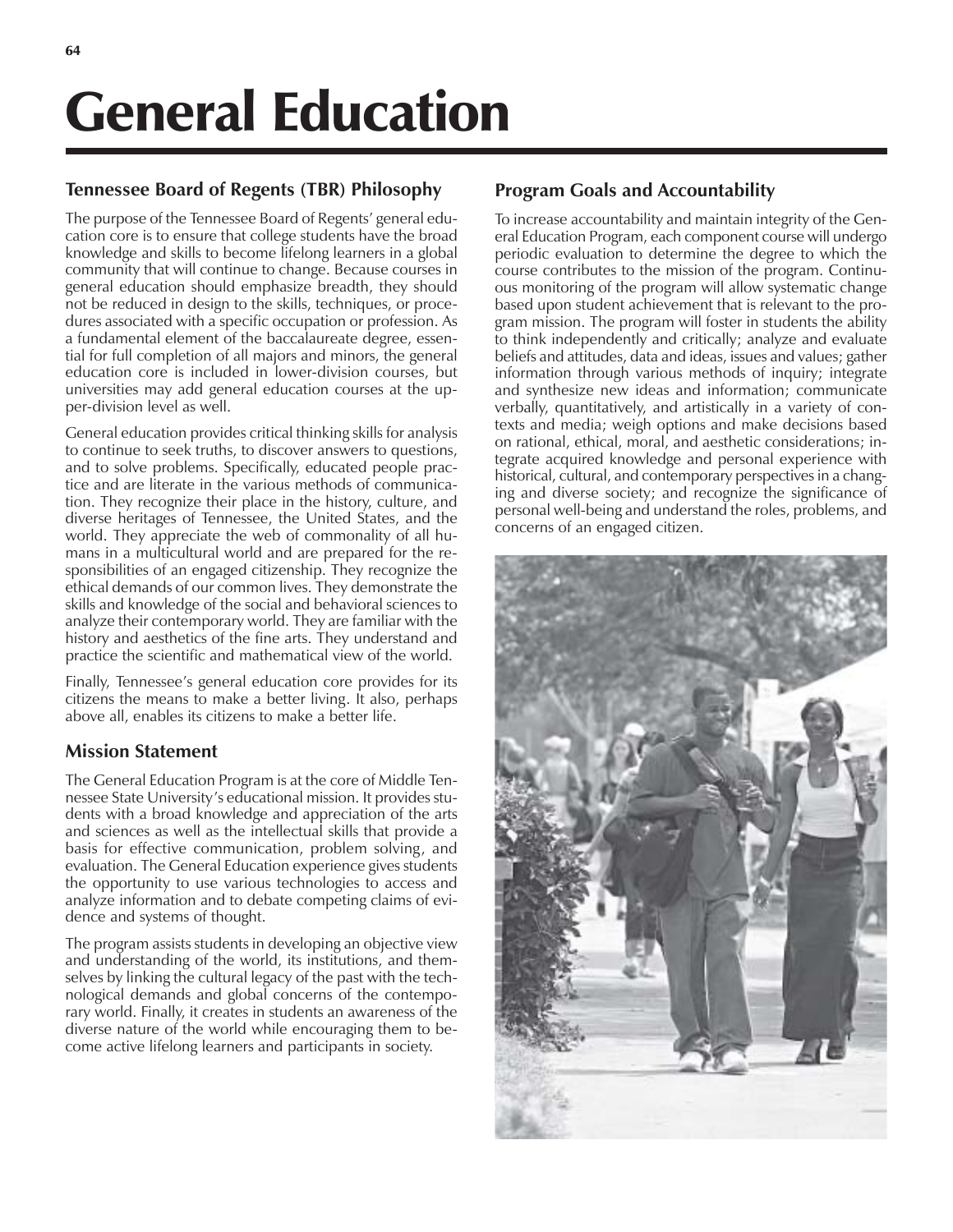# **General Education Requirements**

MTSU administers the Academic Profile to students each semester to measure performance in relation to General Education objectives. The test results are utilized by academic departments, the Committee on Admissions and Standards, the Committee on General Education, and academic administrators in an ongoing evaluation of the General Education Program.

Listed below are the requirements in General Education which all candidates for baccalaureate degrees must meet regardless of the department or college in which they are pursuing a major. If mitigating circumstances require a substitution for any specific course listed, such a substitution must have the approval of the academic dean of the college in which the student is pursuing a major.

All full-time, degree-seeking students should be enrolled in the appropriate General Education English course and either 6 hours in General Education or 3 hours in General Education and 3 hours in their major until they have satisfied the University General Education requirements.

For additional information, go to www.mtsu.edu/~gened.

*Developmental Studies students may not be eligible to take certain courses; please refer to pages 97-98. Individual majors do recommend or require certain courses in some categories; please check appropriate catalog pages for more information. Please consult your college or faculty advisor for specific General Education planning.*

#### **Communication (9 semester hours)**

The goal of the Communication requirement is to enhance the effective use of the English language essential to students' success in school and in the world by way of learning to read and listen critically and to write and speak thoughtfully, clearly, coherently, and persuasively.

**Learning Outcomes:** Students will demonstrate the ability to analyze and evaluate oral and/or written expression by listening and reading critically for elements that reflect an awareness of situation, audience, purpose, and diverse points of view; distill a primary purpose into a single, compelling statement and order and develop major points in a reasonable and convincing manner based on that purpose; develop appropriate rhetorical patterns (i.e., narration, example, process, comparison/contrast, classification, cause/effect, definition, argumentation) and other special functions (i.e., analysis or research), while demonstrating writing and/or speaking skills from process to product; understand that the writing and/or speaking processes include procedures such as planning, organizing, composing, revising, and editing; make written and/or oral presentations employing correct diction, syntax, usage, grammar, and mechanics; manage and coordinate basic information gathered from multiple sources for the purposes of problem solving and decision making; recognize the use of evidence, analysis, and persuasive strategies, including basic distinctions among opinions, facts, and inferences.

#### **Required: English composition and 3 hours in English oral presentational communication**

| <b>ENGL 1010</b> | <b>Expository Writing</b>            | 3 hours |
|------------------|--------------------------------------|---------|
| <b>ENGL 1020</b> | Research and Argumentative           |         |
|                  | Writing                              | 3 hours |
| <b>COMM 2200</b> | <b>Fundamentals of Communication</b> | 3 hours |

- A. A six-semester hour requirement in freshmen composition is to be met as follows:
	- a. Students with satisfactory scores on CEEB will be given 3 hours of advanced standing credit for ENGL 1010. Minimum placement scores are given in the section on Advanced Standing, pages 33-35.
	- b. Students with an Enhanced ACT composite score of 19 or greater and a score of 32 or higher on the English section of the Enhanced ACT will be given 6 hours of advanced standing credit for ENGL 1010 and 1020.
	- c. Students with an Enhanced ACT Composite Score of 19 or greater and English score of 19-31 will take ENGL 1010 and 1020, 6 hours.
	- d. Students whose Enhanced ACT English score is 18 or below or whose Enhanced ACT composite score is 18 or below must undergo further testing. See Developmental Studies, page 97.
	- e. If SAT scores are used:
		- 1. Students whose SAT verbal scores are 450 or below must undergo further testing.
		- 2. Students whose SAT verbal scores are 460 through 710 are placed in ENGL 1010 and 1020 in sequence.
		- 3. Students whose SAT verbal scores are 720 or greater will be given credit for ENGL 1010 and 1020.

*NOTE: In the event that a student takes an examination for advanced placement credit for composition more than once, the most recent test score will determine the studentís status in the freshman English program.*

B. Students should choose COMM 2200 to meet the remaining three-hour requirement in this area.

#### **Humanities and/or Fine Arts (9 semester hours)**

The goal of the Humanities and/or Fine Arts requirement is to enhance the understanding of students who, as citizens and educated members of their communities, need to know and appreciate their own human cultural heritage and its development in a historical and global context. Also, through study of Humanities and*/*or Fine Arts, students will develop an understanding, which they otherwise would not have, of the present as informed by the past.

**Learning Outcomes:** Students will demonstrate the ability to analyze significant primary texts and works of art, ancient, pre-modern, and modern, as forms of cultural and creative expression; explain the ways in which humanistic and/or artistic expression throughout the ages expresses the culture and values of its time and place; explore global/cultural diversity; frame a comparative context through which they can critically assess the ideas, forces, and values that have created the modern world; recognize the ways in which both change and continuity have affected human history; and practice the critical and analytical methodologies of the Humanities and/or Fine Arts.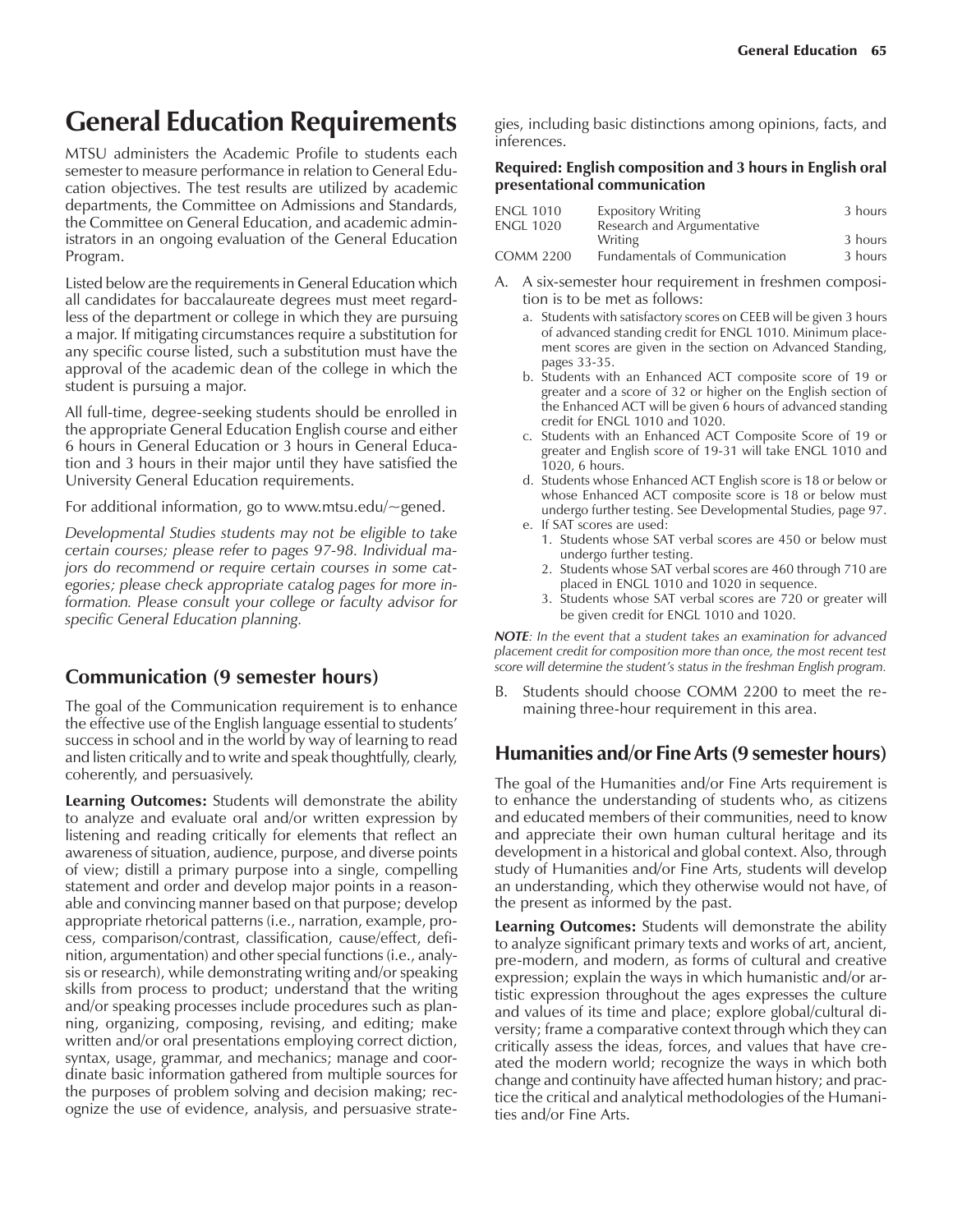*Note: One course must be in literature; in order to ensure breadth of knowledge, the two other courses selected must have different rubric (course) prefixes. All three courses must have different rubric (course) prefixes.*

A. The 3-hour literature requirement is to be met with one of the following:

|  | ENGL 2020 Themes in Literature and Culture | 3 hours |
|--|--------------------------------------------|---------|
|  | ENGL 2030 The Experience of Literature     | 3 hours |
|  | HUM 2610 Foreign Literature in Translation | 3 hours |

*Note: The 2000-level English courses may not be taken simultaneously with the 1000-level composition courses.*

B. Excluding the literature choice in part A above, students should choose **two** of the following courses with different rubric (course) prefixes to meet the remaining 6-hour requirement in this area:

| ANTH        | 2210 | Introduction to World Prehistory  | 3 hours |
|-------------|------|-----------------------------------|---------|
| ART         | 1030 | Orientation to Art                | 3 hours |
| <b>DANC</b> | 1000 | Dance Appreciation                | 3 hours |
| <b>ENGL</b> | 2020 | Themes in Literature and Culture  | 3 hours |
| <b>ENGL</b> | 2030 | The Experience of Literature      | 3 hours |
| <b>HIST</b> | 1010 | Survey of Western Civilization I  | 3 hours |
| <b>HIST</b> | 1020 | Survey of Western Civilization II | 3 hours |
| <b>HIST</b> | 1110 | Survey of World Civilization I    | 3 hours |
| <b>HIST</b> | 1120 | Survey of World Civilization II   | 3 hours |
| <b>HUM</b>  | 2610 | Foreign Literature in Translation | 3 hours |
| <b>MUS</b>  | 1030 | Introduction to Music             | 3 hours |
| PHIL        | 1030 | Introduction to Philosophy        | 3 hours |
| <b>THEA</b> | 1030 | Theatre Appreciation              | 3 hours |
|             |      |                                   |         |

#### **Social/Behavioral Sciences (6 semester hours)**

The goal of the Social/Behavioral Sciences requirement is (a) to develop in the student an understanding of self and the world by examining the content and processes used by social and behavioral sciences to discover, describe, explain, and predict human behavior and social systems; (b) to enhance knowledge of social and cultural institutions and the values of this society and other societies and cultures in the world; and (c) to understand the interdependent nature of the individual, family, and society in shaping human behavior and determining quality of life.

**Learning Outcomes:** Students will demonstrate the ability to recognize, describe, and explain social institutions, structures, and processes and the complexities of a global culture and diverse society; think critically about how individuals are influenced by political, geographic, economic, cultural, and family institutions in their own and other diverse cultures and explain how one's own belief system may differ from others; explore the relationship between the individual and society as it affects the personal behavior, social development, and quality of life of the individual, the family, and the community; examine the impact of behavioral and social scientific research on major contemporary issues and their disciplines' effects on individuals and society; using the most appropriate principles, methods, and technologies, perceptively and objectively gather, analyze, and present social and behavioral science research data, draw logical conclusions, and apply those conclusions to one's life and society; take

ethical stands based on appropriate research in the social and behavioral sciences; and analyze and communicate the values and processes that are used to formulate theories regarding the social context of individual human behavior in the social and behavioral sciences.

*Note: The two courses selected must have different rubric (course) prefixes.*

| AAS<br><b>ANTH</b><br><b>ECON</b><br><b>GEOG</b><br><b>HLTH</b><br>P S<br>P S<br><b>PSY</b> | 2100<br>2010<br>2410<br>2000<br>1530<br>1010<br>2010<br>1410 | Introduction to African American Studies<br>Cultural Anthropology<br>Principles of Economics, Macroeconomics 3 hours<br>Introduction to Regional Geography<br><b>Health and Wellness</b><br>Foundations of Government<br>American Government and Politics<br>General Psychology | 3 hours<br>3 hours<br>3 hours<br>3 hours<br>3 hours<br>3 hours<br>3 hours |
|---------------------------------------------------------------------------------------------|--------------------------------------------------------------|---------------------------------------------------------------------------------------------------------------------------------------------------------------------------------------------------------------------------------------------------------------------------------|---------------------------------------------------------------------------|
| <b>SOC</b>                                                                                  | 1010                                                         | Introductory Sociology                                                                                                                                                                                                                                                          | 3 hours                                                                   |
| <b>WMST</b>                                                                                 | 2100                                                         | Introduction to Women's Studies                                                                                                                                                                                                                                                 | 3 hours                                                                   |

#### **Natural Sciences (8 semester hours)**

Issues in todayís world require scientific information and a scientific approach to informed decision making. Therefore, the goal of the Natural Sciences requirement is to guide students toward becoming scientifically literate. This scientific understanding gained in these courses enhances students' ability to define and solve problems, reason with an open mind, think critically and creatively, suspend judgment, and make decisions that may have local or global significance.

**Learning Outcomes:** Students will demonstrate the ability to conduct an experiment, collect and analyze data, and interpret results in a laboratory setting; analyze, evaluate, and test a scientific hypothesis; use basic scientific language and processes and be able to distinguish between scientific and non-scientific explanations; identify unifying principles and repeatable patterns in nature and the values of natural diversity and apply them to problems or issues of a scientific nature; and analyze and discuss the impact of scientific discovery on human thought and behavior.

*NOTE: Two different nonsequential courses must be selected for natural science credit having different rubric (course) prefixes; at most only the first semester of any two-semester, discipline-specific sequence may count for General Education natural science credit.*

#### **Lecture and Lab = 4 hours**

| ASTR        | 1030/1031 | <b>Exploring the Universe</b>    | 4 hours |
|-------------|-----------|----------------------------------|---------|
| BIOL        | 1030      | Topics in Biology                | 4 hours |
| biol        | 1110      | <b>General Biology</b>           | 4 hours |
| BIOL        | 2010      | Human Anatomy and Physiology I   | 4 hours |
| BIOL        | 2020      | Human Anatomy and Physiology II  | 4 hours |
| CHEM        | 1010      | Introductory General Chemistry I | 4 hours |
| Chem        | 1030      | <b>Chemistry for Consumers</b>   | 4 hours |
| Chem        | 1110      | General Chemistry I              | 4 hours |
| geol        | 1030/1031 | Introduction to Earth Science    | 4 hours |
| geol        | 1040      | Physical Geology                 | 4 hours |
| <b>PHYS</b> | 2010/2011 | Non-Calculus-Based Physics I     | 4 hours |
| PHYS        | 2110/2111 | Calculus-Based Physics I         | 4 hours |
| PSCI        | 1030      | Topics in Physical Science       | 4 hours |
|             |           |                                  |         |